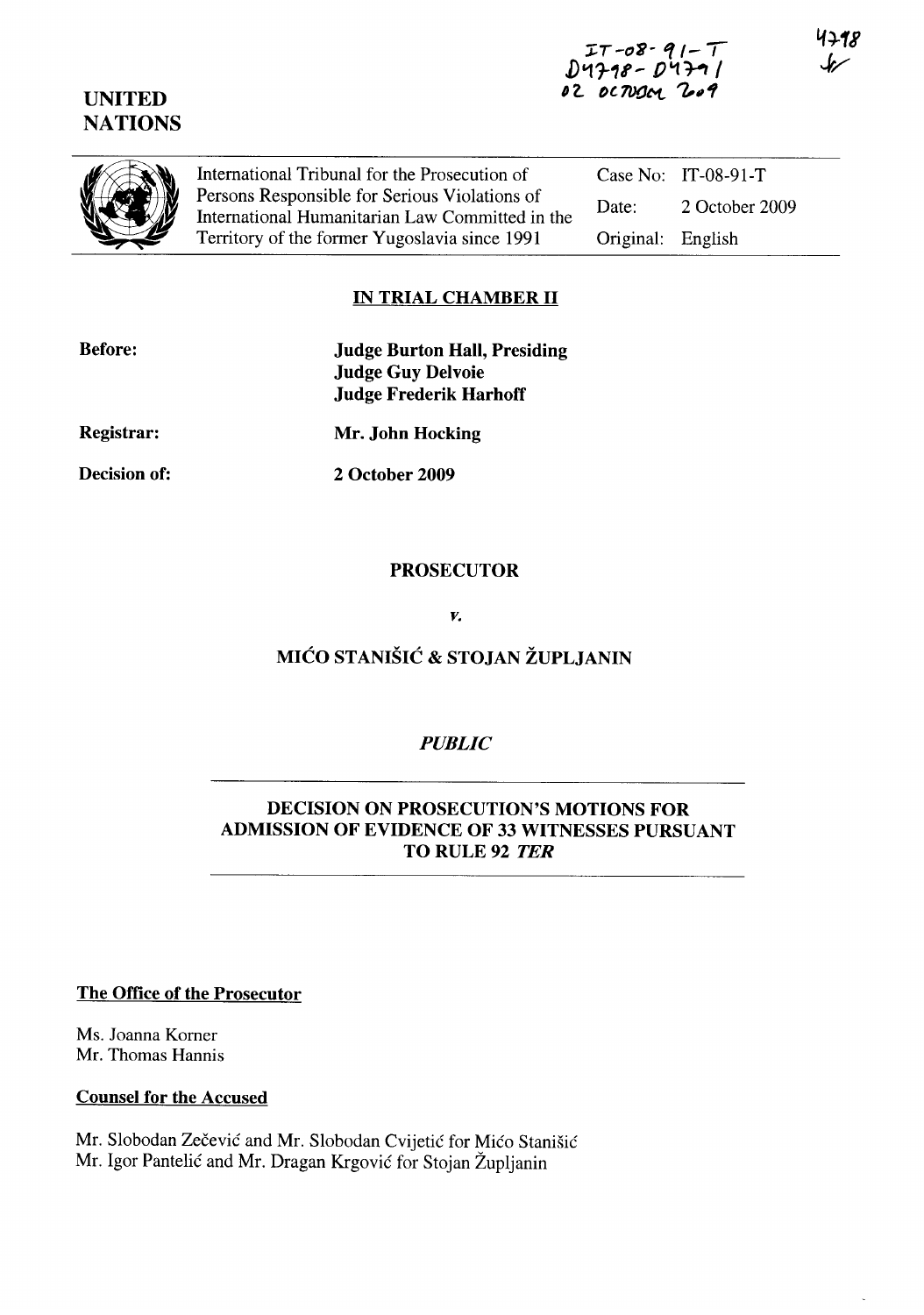## **I. INTRODUCTION**

1. Trial Chamber 11 ("Trial Chamber") of the International Criminal Tribunal for the Prosecution of Persons Responsible for Serious Violations of International Humanitarian Law Committed in the Territory of the former Yugoslavia since 1991 ("Tribunal") is seised of the following:

- Prosecution's motion for admission of evidence pursuant to Rule 92 *ter*, filed in part confidentially on 29 February 2008 ("Motion");
- Prosecution amended motion and request regarding Rule 92 *his,* 92 *ter,* and 92 *quater*  evidence, filed on 10 December 2008 ("Amended Notice");
- Prosecution's supplemental motion for admission of evidence pursuant to Rules 92 *his* and *92 ter,* with confidential annexes, filed on 28 July 2009 ("Supplemental Motion"), (together referred to as the "Combined Motions"),

whereby the Prosecution seeks the admission into evidence of the prior transcripts of testimony and witness statements of 35 witnesses<sup>1</sup> and related evidence pursuant to Rule 92 *ter* of the Rules of Procedure and Evidence ("Rules").

2. On 29 September 2009 the Trial Chamber issued a separate decision granting the Motion in respect of two witnesses, ST012 and ST019 ("the September 2009 Decision") and remained seised of the Combined Motions for the remaining 33 witnesses proposed pursuant to Rule 92 *ter. <sup>2</sup>***In** the September 2009 Decision, the Trial Chamber set out the applicable law and considered the general submissions raised by the parties in the Combined Motions<sup>3</sup> and does not repeat these here save for matters specifically relevant to the remaining witnesses.

# **11. BACKGROUND AND RELEVANT SUBMISSIONS**

3. Following the filing of the Motion, the Defence of Mico StaniSic ("Stanisic Defence") sought and was granted an extension of time in which to file its response.<sup>4</sup> On 17 April 2008, the

<sup>&</sup>lt;sup>1</sup> The Trial Chamber notes that this total figure of witnesses proposed pursuant to Rule 92 *ter* was arrived at with the reduced witness list filed on 10 September 2009 and does not include those witnesses that are proposed under Rule 94 *his.* Prosecution's reduced list of witnesses, with confidential annexes, 10 Sep 2009.

<sup>2</sup> Decision on Prosecution's motions for admission of evidence pursuant to Rule 92 *ter* (ST012 and ST019), issued confidentially on 29 Sep 2009 ("September 2009 Decision").

<sup>3</sup> September 2009 Decision, paras 11-16.

<sup>4</sup>*Prosecutor v. Mico Stanisic,* Case No. 1T-04-79-PT, Urgent Defence's filing for extension of time for filing the response to Prosecution's motion for admission of evidence pursuant to Rule 92 *ter,* 10 Mar 2008; *Prosecutor v. Mico Stanisic,* Case No. IT-04-79-PT, Prosecution's response to urgent Defence's filing for extension of time for filing the response to Prosecution's motion for admission of evidence pursuant to Rule 92 *ter,* 10 Mar 2008; Decision regarding response to Prosecution motion pursuant to Rule 92 *ter,* 11 Mar 2008.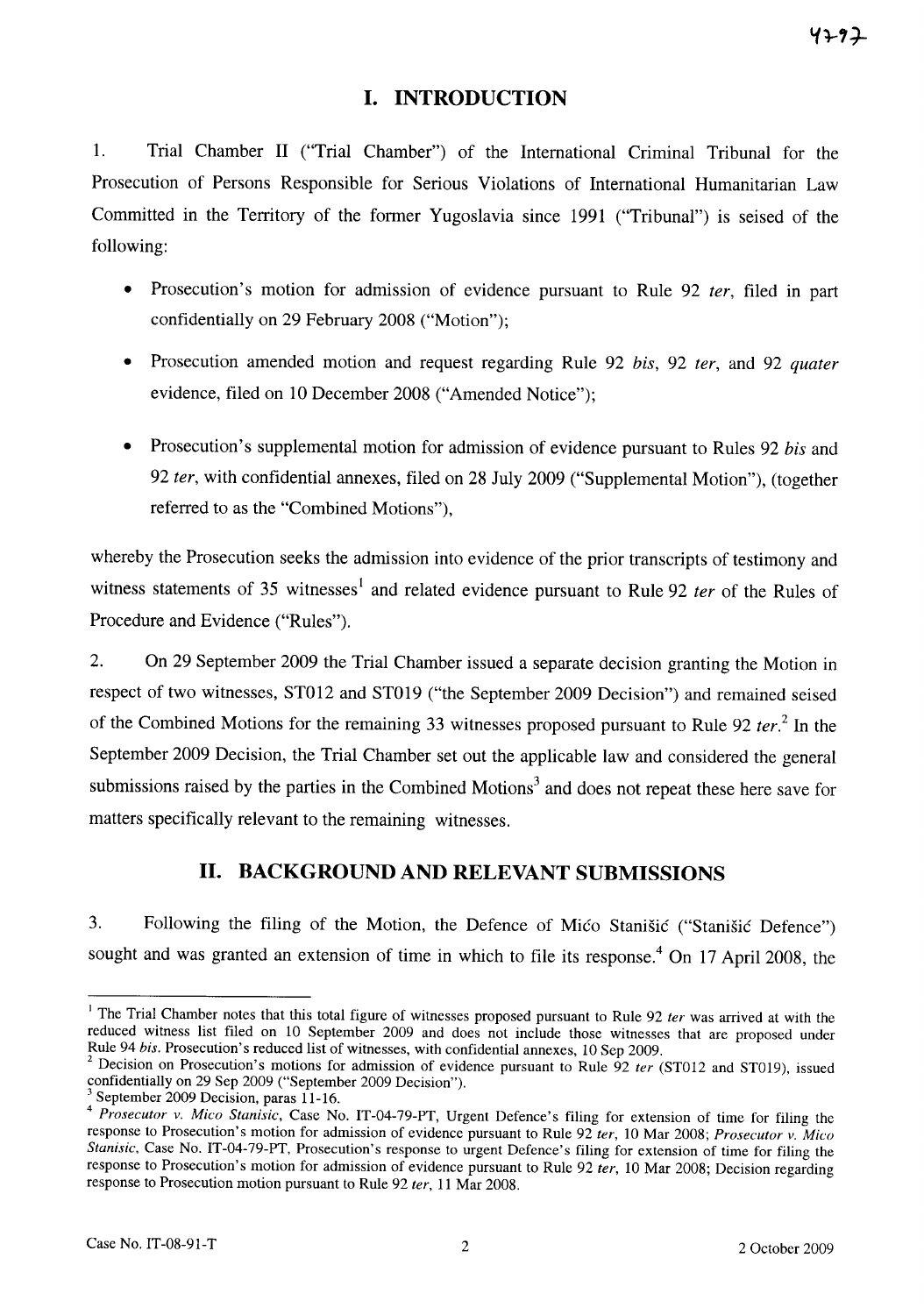Stanišić Defence filed a response setting out its objections to the Motion ("Stanišić Response").<sup>5</sup> On 23 April 2008, the Prosecution sought leave to reply and included a proposed reply ("Reply").<sup>6</sup> Leave to file the Reply is hereby granted.

4. On 23 September 2008, following the arrest of Stojan Zupljanin, the cases against the two accused were joined.7 On 19 November 2008, the Prosecution requested, *inter alia,* that the Motion apply to Stojan Župljanin as well as to Mićo Stanišić.<sup>8</sup> The Defence of Stojan Župljanin ("Župljanin") Defence") responded on 26 January 2009 ("Zupljanin Response"), having been granted an extension of time for such filing.<sup>9</sup>

5. On 30 January 2009, the Stanisic Defence filed a submission in relation to the Motion seeking to join the Župljanin Response.<sup>10</sup> This submission was dismissed for procedural reasons by the Trial Chamber in its September 2009 Decision and will not be addressed further.<sup>11</sup>

6. On 8 June 2009, the Prosecution filed its pre-trial brief and consolidated witness and exhibit lists pursuant to Rule 65 *ter*(E).<sup>12</sup> It removed from the witness list four proposed witnesses, Idriz Merdžanić, Mehmed Tenić, Biljana Plavšić and Mesud Begović, who were originally included in the Motion and Amended Notice.<sup>13</sup> On 22 June 2009, the Prosecution filed a corrigendum to its witness list and witness summaries to clarify and correct the mode of testimony for certain witnesses.<sup>14</sup>

*<sup>5</sup> Prosecutor v. Mico Stanisic,* Case No. IT-04-79-PT, Defence's response to Prosecution's motion for admission of evidence pursuant to Rule 92 *fer,* filed confidentially on 17 Apr 2008; Urgent Defence's motion for extension of time for filing respond to Prosecution's motion for admission of evidence pursuant to Rule 92 *ter,* 10 Mar 2008; Prosecution's response to urgent Defence's motion for extension of time for filing response to Prosecutions's motion for admission of evidence pursuant to Rule 92 *ter,* 10 Mar 2008; Decision regarding response to Prosecution motion to Rule 92 *ter,* 11 Mar 2008.

*Prosecutor v. Mićo Stanišić*, Case No. IT-04-79-PT, Motion for leave to reply and proposed reply to Defence's response to Prosecution's motion for admission of evidence pursuant to Rule 92 *fer,* 23 Apr 2008.

<sup>7</sup>*Prosecutor v. Mico Stanisic',* Case No. IT-04-79-PT and *Prosecutor v. Stojan* tup~janin, Case No. IT-99-3612-PT, Decision on the Prosecution's motion for joinder and for leave to consolidate and amend indictments, 23 Sep 2008; Prosecution's motion for joinder and for leave to consolidate and amend indictments, with confidential annexes, 15 Jul 2008.

<sup>8</sup> Prosecution notice and request regarding Rule 92 *his,* 92 *ter,* and 92 *quater* evidence, 19 Nov 2008; Stojan Zupljanin's motion requesting an order that the Prosecution clarify its motion of 19 November 2008, 3 Dec 2008; Decision on Stojan Zupljanin's motion requesting an order that the prosecution clarify its motion of 19 November 2008, 15 Dec 2008; Prosecution amended notice and request regarding Rule 92 *his,* 92 *ter,* and 92 *quater* evidence, 10 Dec 2008.

<sup>&</sup>lt;sup>9</sup> Stojan Župljanin's response to the Prosecution's motion of 29 February 2008 for admission of evidence pursuant to Rule 92 *ter,* filed confidentially on 26 Jan 2008. See also, Decision on Stojan Zupljanin's motion requesting an order that the prosecution clarify its motion of 19 November 2008, 15 Dec 2008, p.4; Decision on Stojan Zupljanin's motion for the Trial Chamber to reconsider its Decision of 15 December 2008, p.4.

<sup>&</sup>lt;sup>10</sup> Submission of Mico Stanišic's Defence regarding Stojan Župljanin's response to the Prosecution's motion of 29 February 2008 for admission of evidence pursuant to Rule 92 *ter,* 30 Jan 2009.

<sup>&</sup>lt;sup>11</sup> September 2009 Decision, paras 5-6.

<sup>&</sup>lt;sup>12</sup> Prosecution's pre-trial brief with confidential annexes, 8 Jun 2009 ("Prosecution's Pre-trial Brief").

<sup>&</sup>lt;sup>13</sup> Supplemental Motion, paras 4-5. See also, Prosecution's Pre-trial Brief, Appendix 3.

<sup>&</sup>lt;sup>14</sup> Corrigendum to confidential appendices 3 & 4 of the Prosecution's pre-trial brief of 8 June 2008 with confidential annexes, 22 Jun 2009.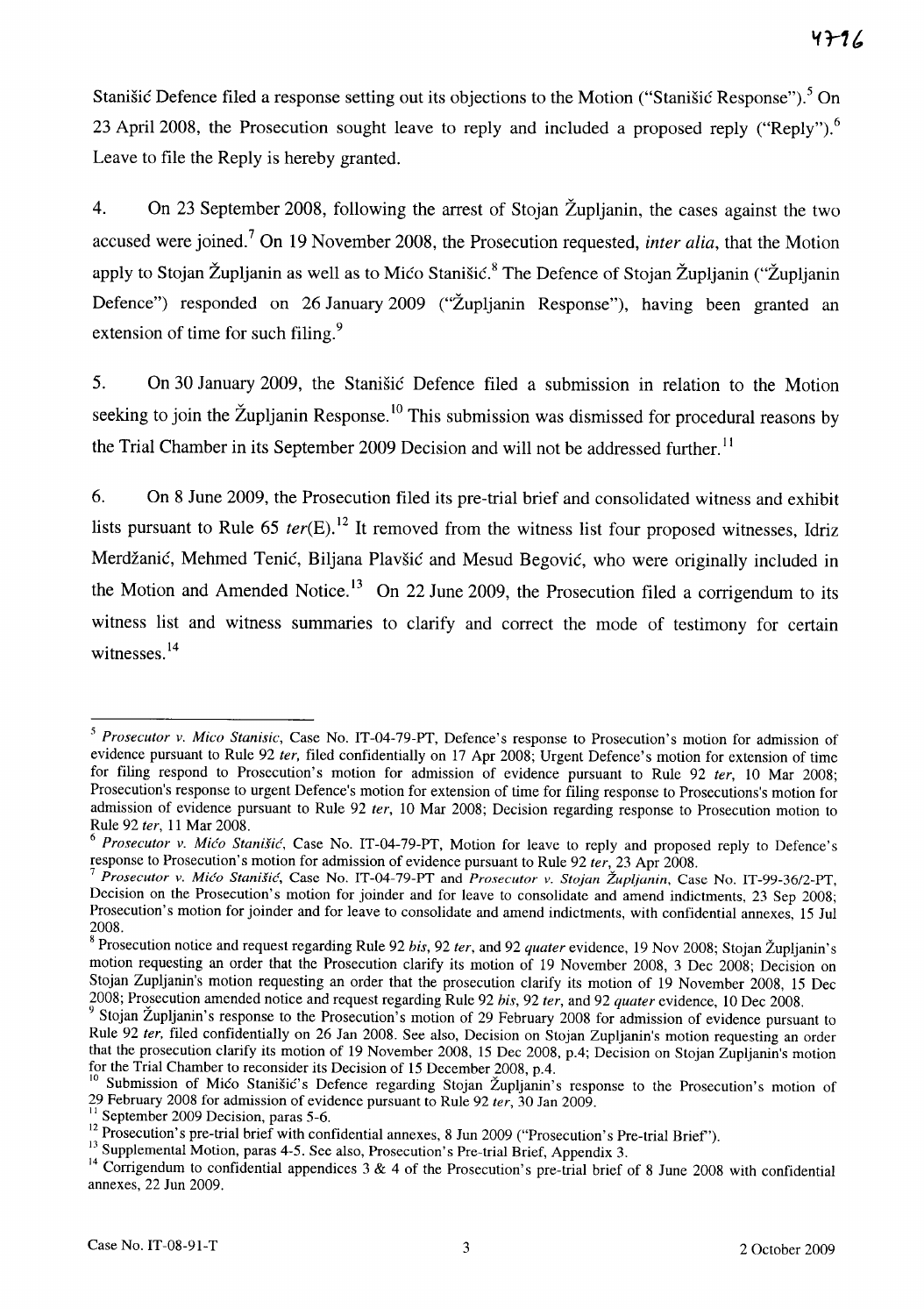7. On 28 July 2009, the Prosecution filed a Supplemental Motion "updating the Prosecution's prior submissions in light of the Rule *65ter* witness list filed concurrently with its Pre-Trial Brief' and "clarifying and correcting a number of matters" arising from its recent filings.<sup>15</sup> It seeks (1) to convert the mode of testimony for six witnesses previously proposed for admission pursuant to Rule *92 his* to Rule 92 *fer,* as their evidence is said to go to the acts and conduct of Stojan Zupljanin; 16 (2) to withdraw its submissions in relation to four witnesses who are no longer on its witness list:  $17$ (3) to correct errors in the mode of testimony indicated for certain witnesses;<sup>18</sup> and (4) to admit the testimony of an additional 13 witnesses not included in the original Motion.<sup>19</sup> Three of these witnesses were earlier to be called *viva voce* and the remaining ten were included for the first time on its consolidated witness list of 8 June 2009.<sup>20</sup> In relation to these witnesses, the Prosecution indicates it will file an appropriate motion later for the addition of the documents that accompany their transcript and statements to its exhibit list.<sup>21</sup> No such filing has been made.

8. As part of its submission of the "Rule 92 *ter* packages" of the evidence of these witnesses, the Prosecution identifies specific portions in the evidence of the witnesses as relevant and probative to its case.<sup>22</sup>In the absence of any such indication, the Prosecution considers the transcripts and statements relevant in their entirety. $^{23}$ 

9. On 30 August 2009, close to three weeks after the expiry of the relevant time limit pursuant to Rule 126 *bis*, the Stanišić Defence responded to the Supplemental Motion.<sup>24</sup> This response was also dismissed by the Trial Chamber in its September 2009 Decision and will not be considered further.<sup>25</sup>

10. On 10 September 2009 the Prosecution filed its final witness list, in which it removed the following six witnesses subject of the Combined Motions: Stjepan Kljuić, Mevludin Sejmenović, Bego Selimović, Vedran Skoro, Mirsad Tokaća and Patrick Treanor.<sup>26</sup>

<sup>&</sup>lt;sup>15</sup> Supplemental Motion, para. 2. See also, Prosecution's Pre-trial Brief, Appendix 3.

<sup>&</sup>lt;sup>16</sup> Supplemental Motion, paras 6-7.

<sup>&</sup>lt;sup>17</sup> Supplemental Motion, paras  $4-5$  and 18-20. The Trial Chamber notes, however, that the Prosecution states that this withdrawal is subject to the outcome of its motions pursuant to Rule 94 and to the Defence introducing "reliable and credible evidence calling into question adjudicated facts to which their evidence relates."

<sup>&</sup>lt;sup>18</sup> Supplemental Motion, paras 18-20.

 $19$  Supplemental Motion, paras 11-17.

<sup>&</sup>lt;sup>20</sup> Supplemental Motion, paras 11-12 and 16-17.

 $\frac{21}{1}$  Supplemental Motion, para. 22.

 $\frac{22}{1}$  Supplemental Motion, para. 21.

<sup>&</sup>lt;sup>23</sup> Supplemental Motion, footnote 13.

<sup>&</sup>lt;sup>24</sup> Mr. Mico Stanišic's response to the Prosecution's supplemental motion for admission of evidence pursuant to Rules *92bis* and *92ter,* with confidential annexes, 31 Aug 2009.

<sup>&</sup>lt;sup>25</sup> September 2009 Decision, para. 9.

<sup>&</sup>lt;sup>26</sup> Prosecution's reduced list of witnesses, with confidential annexes, 10 Sep 2009.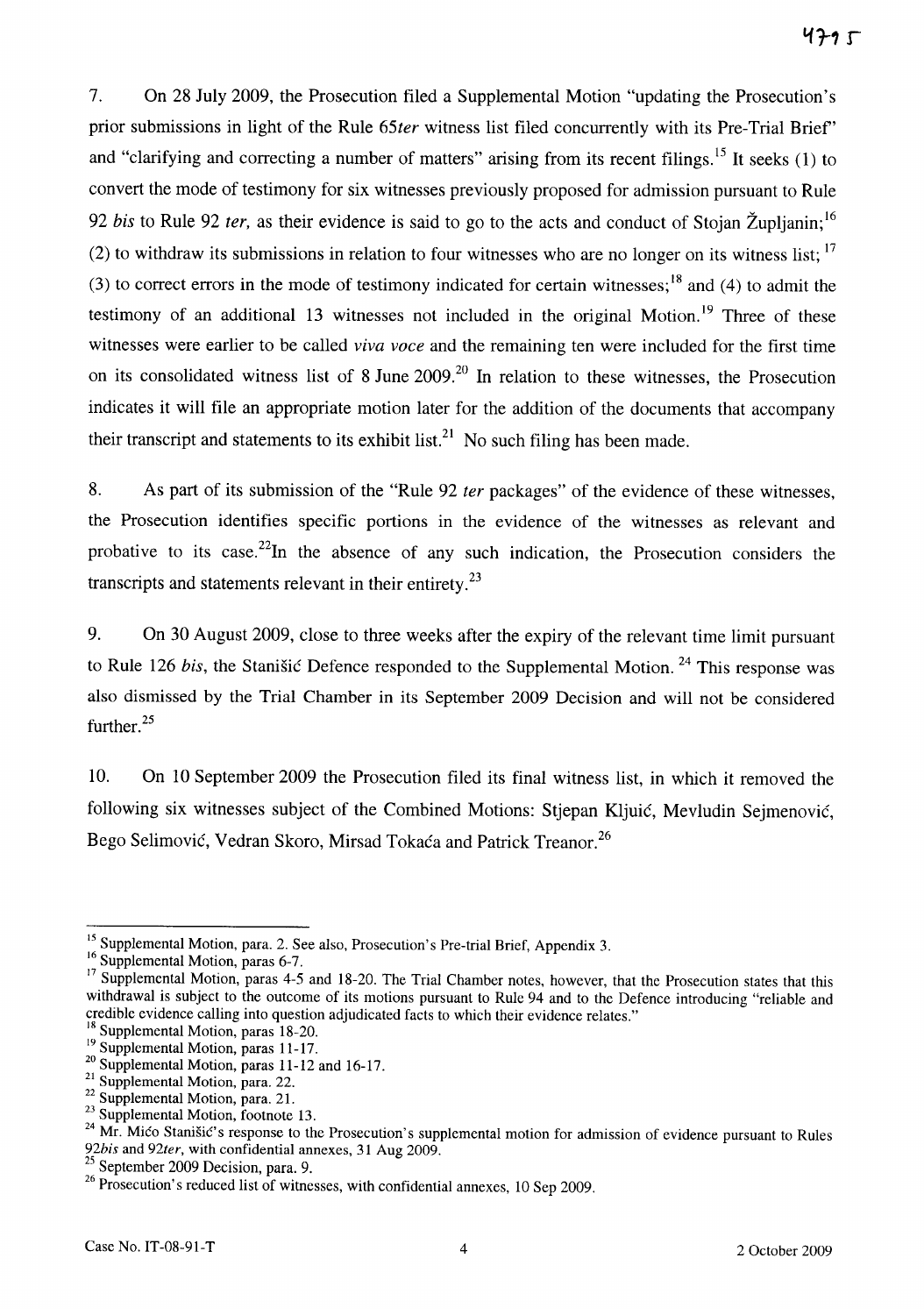11. Lastly, on 22 June 2009, the Stanisic Defence and the Zupljanin Defence filed a joint motion seeking the preclusion of 39 witnesses, ten of whom are the subject of the Combined Motions.<sup>27</sup> On 31 August 2009, the Trial Chamber determined that the Prosecution was not in breach of its obligations insofar as their inclusion on the witness list and so they remain subject of the Combined Motions.<sup>28</sup>

### **Ill. DISCUSSION**

12. The Trial Chamber notes that, in the Supplemental Motion, the Prosecution has identified what it considers to be relevant portions of the transcripts and statements for the witnesses it seeks to have admitted pursuant to Rule 92 *ter*.<sup>29</sup> The Trial Chamber has undertaken its own review of the evidence submitted and finds that, for most witnesses, the portions identified by the Prosecution are indeed relevant. The Trial Chamber does consider that, for some witnesses, the Prosecution's indications are too inclusive and not related with the evidence of the witness. The Trial Chamber sets out below the portions that it does not view as relevant or probative to issues in the case:

(i) ST155 - *Prosecutor v. Krajisnik,* Case No. IT-00-39-T, 14 April 2005, T. 12057-12086 and 19 April 2005, T. 12287-12315;<sup>30</sup> and

(ii) ST198 - *Prosecutor v. Brdanin,* Case No. IT-99-36, 13 February 2002, T. 1661-1669 and T. 1694-1700.

13. With the exception of the portions identified above, the Trial Chamber is satisfied that the transcripts and statements are relevant and probative to the issues in the present case and will, therefore, admit them and call the witnesses for cross-examination pursuant to Rule 92 *ter.* 

14. The Prosecution tenders into evidence several documents that accompany the transcripts and statements of the witnesses. It submits that "without these exhibits [the witnesses'] prior testimony cannot be fully evaluated for relevance and probative value".<sup>31</sup> The Trial Chamber recalls that any material that a party seeks to have admitted into evidence must appear on its exhibit list.<sup>32</sup> However, the Prosecution submits in its Combined Motions that of the accompanying documents, some were

<sup>&</sup>lt;sup>27</sup> Joint Defence motion of Mico Stanišic & Stojan Župljanin requesting the Trial Chamber to preclude Prosecution's new witnesses and new exhibits, with confidential annexes A and B, 22 Jun 2009, confidential annex A. The relevant witnesses are ST173, STl74, STl80, STl83, STl84, STl87, STl89, STl90, STl91 and STl98.

 $\frac{28}{2}$  Decision on joint defence motion requesting preclusion of prosecution's new witnesses and exhibits, 31 August 2009. *29 Supra,* para. 17.

<sup>&</sup>lt;sup>30</sup> The Trial Chamber notes that the transcript provided for Vehid Hodzic (ST155) is that of 18 April 2005, although the Prosecution lists the transcript in its tabular index as that of 19 April 2005.

 $31$  Rule 92 ter Reply, para. 9; Supplemental Motion, para. 22.

<sup>&</sup>lt;sup>32</sup> Guidelines, para. 6; Decision on ST012 and ST019, para. 33.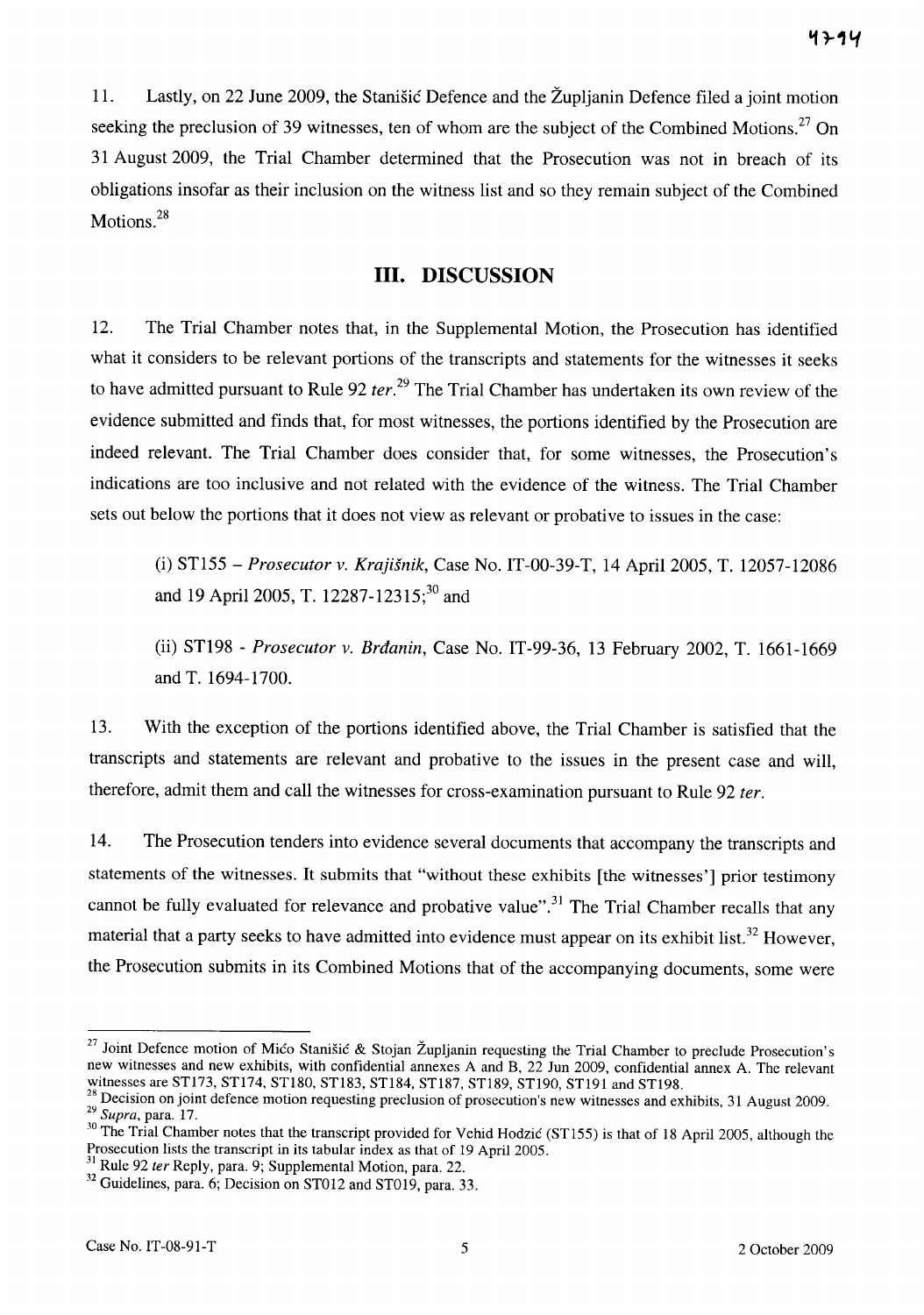included on its exhibit list, while those that are not "sufficiently significant to the Prosecution's case as to require them to be independently admitted into evidence" were not.<sup>33</sup>

15. The Trial Chamber, in its review of the accompanying documents, finds that most of them do indeed form an inextricable and indispensable part of the evidence they accompany, save the following:

(i) ST173 - Information, Issue 1 by the SDS Information and Promotion Centre, including decision No. 03-487/92, 09.06.92, concerning termination of employment and No. 03- 597/92, 29.06.92; Large map of Prijedor with highlighted area of Milin Birt; Cover letter by Paul Grady dated 1 July 2002 and a legible photocopy of Nedeljko Rašula's diary; Excerpts from VOOO-3252 Aerial footage recorded on 22 July 2001 of crime scene locations in Prijedor, Sanski Most, Ključ and Kotor Varoš; Drawing of Manjača Camp and annotated by witness indicating where he stayed in Manjača camp; Resettlement from the territory and unauthorised departure from units; Sanski Most Crisis Staff Decision ordering Judge Stanić to carry out preparations for establishment of a war time court; Colour Photographs; Map depicting the operational activities of the 6th Serbian Sanski Most Infantry Brigade; Law on Administrative Procedure - Declaring Missing Persons Dead and Proof of Death; Birth certificate Smajlovic; Ruling to register Muhamed Smajlovic in register of deaths; Investigation report and photos (BW only) following discovery of a charred body in village of Hrustova, by investigating judge Milena Zoric; Hand-written list of Manjaca internees; Letter from Public Security Station concerning a list of persons from Sanski Most area located in Manjača; Receipt from Public Security Station for the copy of the list of persons; List of imprisoned persons in military operations on the territory of the Serbian Municipality of Sanski Most; List of 246 Manjaca prisoners, with name, year of birth and place of residence; Record on the investigation and exhumation of bodies of Bosniaks from mass graves by the bridge in Vrhpolje, Sanski Most Municipality; Collection of 29 autopsy reports for unidentified individual; Series of 4 plans of the Vrhpolje Bridge massacre site in Sanski Most; Report about crime scenes, exhumations and autopsies of bodies of civilians from mass graves in Hrustovo, Vrhpolje and Kljevci; Report about crime scenes, exhumations and autopsies of bodies of civilians from mass graves in Hrustovo, Vrhpolje I

<sup>&</sup>lt;sup>33</sup> Rule 92 ter Reply, para. 10; Supplemental Motion, para. 22. The Trial Chamber notes that at the time of making the Rule 92 *bis* Motion and Rule 92 *ter* Motion, the Prosecution's Rule 65 *ter* exhibit list pertained solely to the case against Mico Stanišic. On 21 May 2008, the Prosecution sought leave to amend its Rule  $65$  ter exhibit list. In its order of 8 May 2009, the Trial Chamber directed the Prosecution to file a consolidated exhibit list reflecting its case against both Mico Stanišic and Stojan Župljanin and declared moot the Prosecution's motion to amend its Rule 65 ter exhibit list. Prosecutor v. Mićo Stanišić, Case No. IT-04-79-PT, Prosecution motion seeking leave to amend its Rule 65 ter exhibit list, with confidential annexes, 21 May 2008; Scheduling Order for submission of pre-trial briefs and other materials pursuant to Rule 65 fer, 8 May 2009.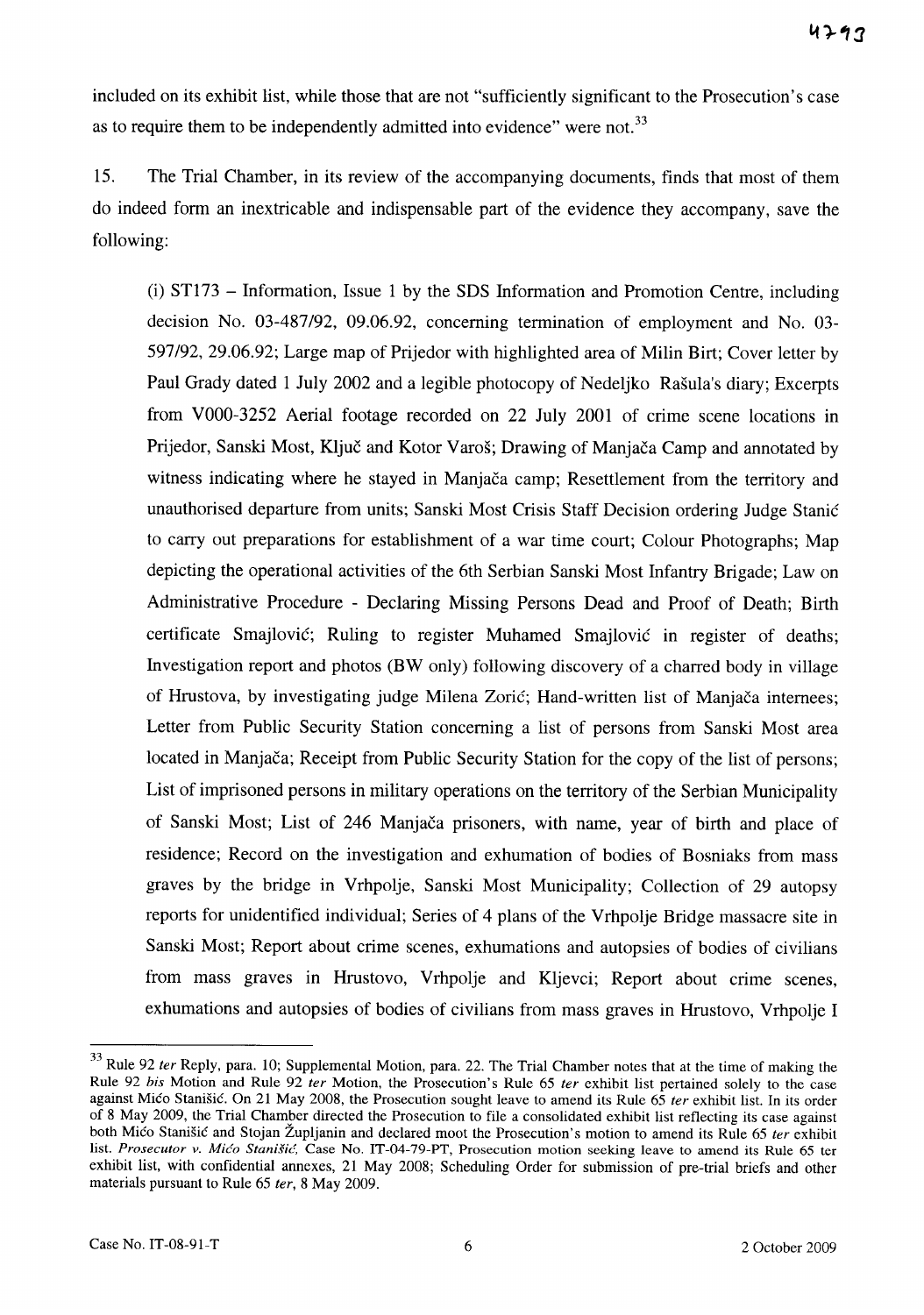and Kljevci; Report by Federal Ministry of Interior Affairs in Sarajevo, regarding exhumations in Hrustovo and Vrhpolje villages; 5<sup>th</sup> Corps Command report No. 44-1/114 to 2nd Military District Command; 5<sup>th</sup> Corps Command regular operations report No. 84-82 to 2nd Military District Command; Regular Combat Report no. 44-11150 issued to Republika Sprska BH Army Main Staff; Order issued by Cmdr of civil protection HQ to sanitise the terrain in the area of Mahala etc. No. 80-3/92; Regular Combat Report no. 44-11151; Minutes from the  $5<sup>th</sup>$  session of the Sanski Most municipal assembly executive committee; Order of the War HQ of Sanski Most municipality on confiscation of looted property; Agenda for the  $7<sup>th</sup>$  Session of the Executive Committee of the Sanski Most Municipal assembly; Minutes of and decisions taken during 8th session of the Executive Committee of the Municipal Assembly Sanski Most; Invitation to a meeting of the Sanski Most branch of the Serbian Democratic party which be held on 16 August 1992; Report concerning activities of civil protection HQ, Sanski Most municipality, during the period 15 July to 15 October 1992 (Part I); Military Police Company Report on events in Sehovici; War Bulletin - 6th Krajina Brigade (Ratni Bilten), Issue no. 3, 15 December 1992; Hand-written log book entitled "Data on Completed Services" containing information on burials between 28 May 1992 and 27 December 1993; Document concerning resettlement from the territory and unauthorised departure from units; and Conclusion reached by Municipal Assembly Sanski Most at a meeting held on 26 February1993 concerning the exhumation of remains in the town cemetery.

(ii)  $ST180$  – Chart entitled "Key to names witness B-1775 will be referring to during his testimony in IT-02-54-T";

(iii) ST183 - Colonel Osman SELAK's notes from 1 June 1992 meeting with General TALIC; and

(iv) ST189 - List of Guardian Newspaper articles on Bosnia by witness published between 1992 and 1995.

16. In keeping with the jurisprudence of the Tribunal,  $34$  the Trial Chamber will, when admitting into evidence the prior transcripts and written statements of a witness pursuant to Rule 92 *ter,* also

<sup>&</sup>lt;sup>34</sup> Prosecutor v. *Lukić and Lukić*, Case No. IT-98-32/1-T, Decision on confidential Prosecution motion for the admission of prior testimony with associated exhibits and written statements of witnesses pursuant to Rule 92 *ter,* 9 Jul 2008, para. 15; Prosecutor v. Ljubičić, Case No. IT-00-41-PT, Decision on Prosecution's Motion for Admission of Transcripts Pursuant to Rule 92 bis (D) of the Rules, 23 Jan 2004, p. 3; Prosecutor v. D. Milošević, Case No. IT-98-29fl-T, Decision on Admission of Written Statements, Transcripts and Associated Exhibits Pursuant to Rule 92 *his, 22*  Feb 2007, para. 23; *Prosecutor* v. *Dordevic.* Case No. IT-05-S7fl-T, Decision on Prosecution's Motion for Admission of Evidence Pursuant to Rule 92 *ter,* 10 Feb 2009, para. 5.